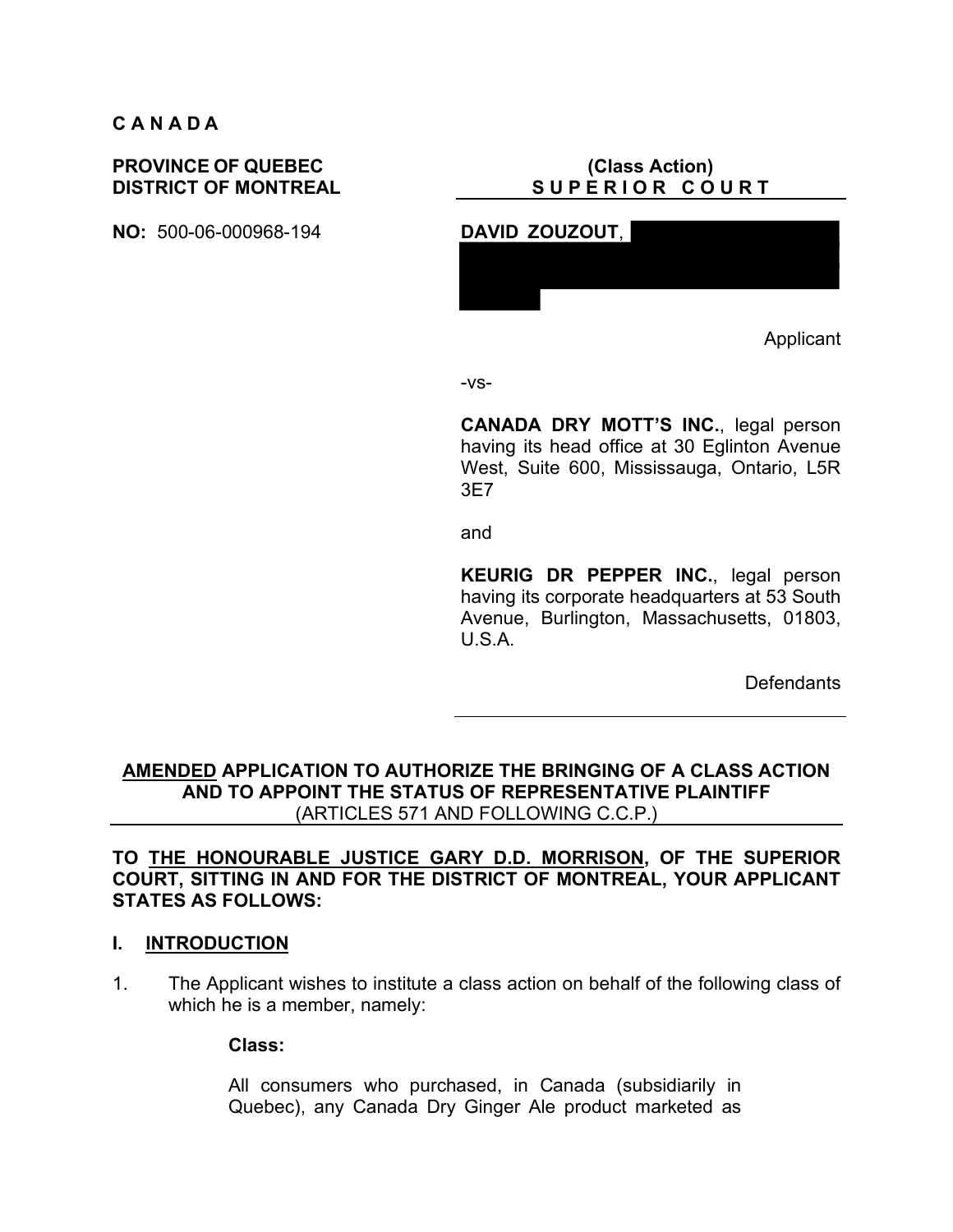$-2-$ 

"*Made from Real Ginger*" or "*Fait à partir de vrai gingembre*";

(hereinafter referred to as the "**Class**")

or any other Class to be determined by the Court;

- 2. The Defendants produce, market, distribute and sell their Canada Dry Ginger Ale products to Class members as "*Made From Real Ginger*" and "*Fait à partir de vrai gingembre*", Applicant disclosing *en liasse* pictures of ginger ale cans purchased in Montreal around December 2018 and January 2019 as **Exhibit P-1**;
- 3. The Defendants' statement that their ginger ale is "*Made From Real Ginger*" and "*Fait à partir de vrai gingembre*" is misleading to consumers because it gives the false impression that Canada Dry ginger ale contains a functional amount of ginger, […] when in reality the quantity of ginger extracting flavour contained in a can or bottle of Canada Dry ginger ale is negligible and does not support the representation that the product is "*Made From Real Ginger*";
- 3.1 The Applicant communicates herewith as **Exhibit P-12** the November 8, 2019, expert report titled "*Analysis of Ginger Content in Canada Dry Ginger Ale*" prepared by MSEI MultiSciences Expertises Inc., which confirms that only a microscopic amount of ginger extracting flavour is used in Canada Dry's ginger ale sold in Canada:

"Since a typical can of Ginger ale contains a total liquid volume of 355 ml (0.355 L), the actual amount of these two natural extracting flavours would be approximately 0.75 mg per can.

These concentrations represent less than 0.00021% of the total content of the Canada Dry Ginger Ale soft drink. In order to put this in perspective, the weight of a drop of water is fifty milligrams (50 mg). **So, each can of 355 ml of Ginger Ale contains less than 1/70th of a drop of Gingerol and Shogaol. It is therefore equivalent to one drop of Gingerol and Shogaol in 25 litres (approximately 70 cans) of Ginger Ale soft drinks.**

[Exhibit P-12, p. 8]

3.2 Therefore, the quantity of Gingerol and Shogaol in Canada Dry's ginger ale (1 drop for every 70 cans) does not support the representation that the product is "*Made from Real Ginger*", as the Applicant and your average credulous and inexperienced consumer would be under the impression that "*Made from Real Ginger*" means that the product contains more than just 1 drop of natural extracting flavour for every 70 cans;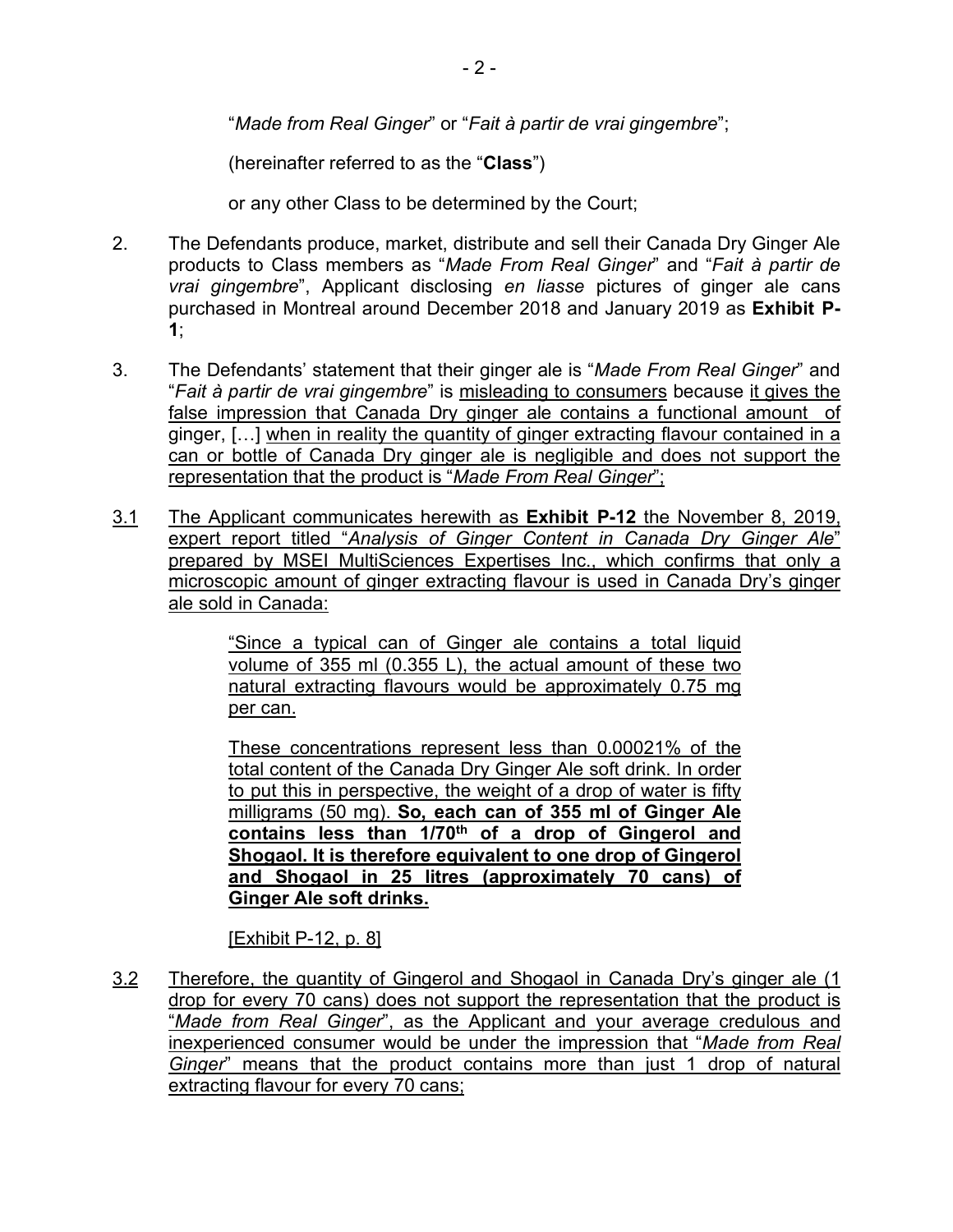4. The Defendants' internal documents show that they are well aware that many Class members purchase their products because they are under the false impression that their ginger ale products offer the health benefits of a product made from real ginger plant or root, Applicant disclosing the judgment dated June 26, 2018 from the United States District Court - Northern District of California as **Exhibit P-2** which finds the following:

> Moreover, Dr. Pepper's internal documents show that Dr. Pepper thought the "Made From Real Ginger" claim was material. For example, in 2009, Dr. Pepper's internal documents revealed that 63% of people did not think ginger ale had ginger in it. Dkt. No. 180-21 at 14 (Exh. 18, DPS\_001113). In the same exhibit, **it is shown that to capitalize on the alleged health halo ginger products have to consumers, Canada Dry would encourage people to believe that "Canada Dry Ginger Ale is a [carbonated soda drink] that fits into your healthy lifestyle because it is made from real ginger."** Id. at 15 (Exh. 18, DPS\_001114). **However, Canada Dry's internal documents reveal that when respondents were asked their reasons for drinking Canada Dry five years later, the top five reasons were:** (1) "I trust and respect the Canada Dry Brand (28%)", (2) "Drinking Canada Dry makes me feel better by soothing my stomach (26%)", (3) "Canada Dry is easy to find in stores (26%)", (4) "Canada Dry tastes good with food (25%)", and **(5) "Canada Dry is made with real ginger (25%)"**. Dkt. No. 184-23 (Exh. 22, DPS\_047475) (emphasis added). Essentially, **Dr. Pepper's documents show that through its marketing, it orchestrated a change in consumer perceptions**. **Moreover, additional documents show that the purpose of the ginger claim was to make people believe that Canada Dry offers the health benefits of real ginger**:

 $[...]$ 

Dkt. No. 180-21 at 16. Perhaps the piece of evidence that most **clearly shows that materiality of the ginger claim** is a Dr. Pepper Snapple Group Canada Dry 2011 Agency Briefing dated December 15, 2009, which provides:

# **2009 Canada Dry Renovation "Made From Real Ginger" program is working**

- New news

- Strong POD and message relevant to target consumer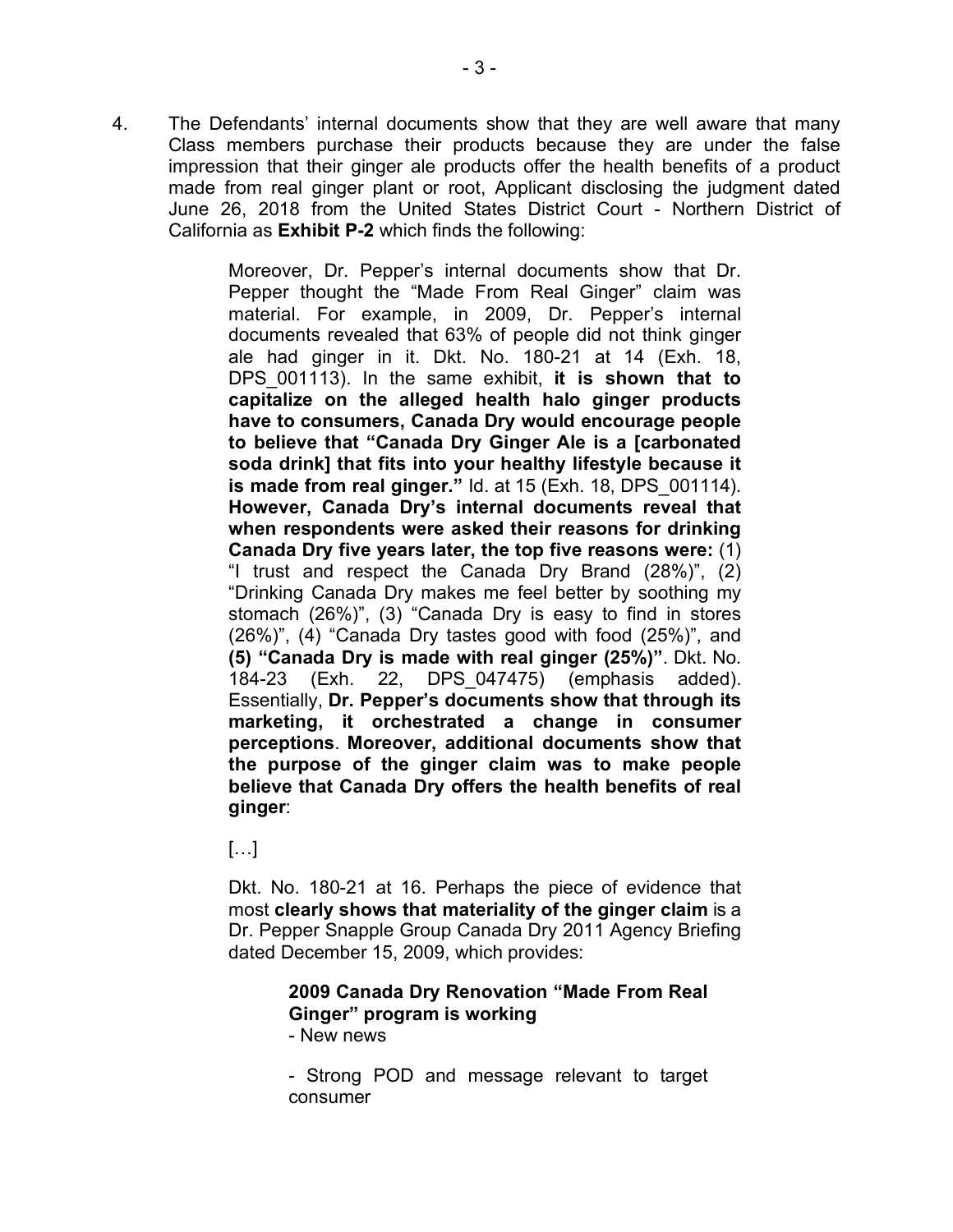Consumer awareness and brand equity increased

- *Purchase frequency and volume growth escalated to +8.5%*

Dkt. No. 180-37 at 4 (Exh. 34, DPS\_143308) (emphasis added).

5. This class action seeks the reimbursement of the amounts overpaid by Class members for their purchases of Canada Dry ginger ale because the Defendants [...] defrauded consumers by selling Canada Dry Ginger Ale using the misleading representation of […] "*Made From Real Ginger*" and "*Fait à partir de vrai gingembre*" on its packaging, as well as punitive damages in the amount of \$15 million;

# **II. THE PARTIES**

- 6. Applicant resides in the judicial district of Montreal and is a consumer within the meaning of article 1384 C.C.Q., as well as within the meaning of section 1(e) of the *Consumer Protection Act* ("CPA");
- 7. The Defendant Canada Dry Mott's Inc. is a merchant engaging in the manufacturing, distribution, sale, marketing and promotion of beverages in Canada, as it appears from an extract of the CIDREQ, **Exhibit P-3**;
- 8. The Defendant Canada Dry Mott's Inc. appears to be the manufacturer, distributor, vendor, marketer and promoter of Canada Dry Ginger Ale in Canada, as it appears from the pictures of Canada Dry cans (already disclosed as Exhibit  $P-1$ );
- 9. Defendant Keurig Dr Pepper Inc. is the parent company of Canada Dry Mott's Inc. and owner of the Canada Dry brand, Applicant disclosing a screen capture taken take from the Defendants' website https://www.canadadrymotts.ca/brands/canada-dry as **Exhibit P-4**;
- 10. Given the close ties between the Defendants and considering the preceding, they are solidarily liable for the acts and omissions of the other;

# **III. CONDITIONS REQUIRED TO AUTHORIZE THIS CLASS ACTION AND TO APPOINT THE STATUS OF REPRESENTATIVE PLAINTIFF (SECTION 575 C.C.P.):**

# **A) THE FACTS ALLEGED APPEAR TO JUSTIFY THE CONCLUSIONS SOUGHT**

11. Applicant believed the Defendants' health claims that its Canada Dry Ginger Ale was "natural" and "*Made from Real Ginger*", as it appears from the pictures of the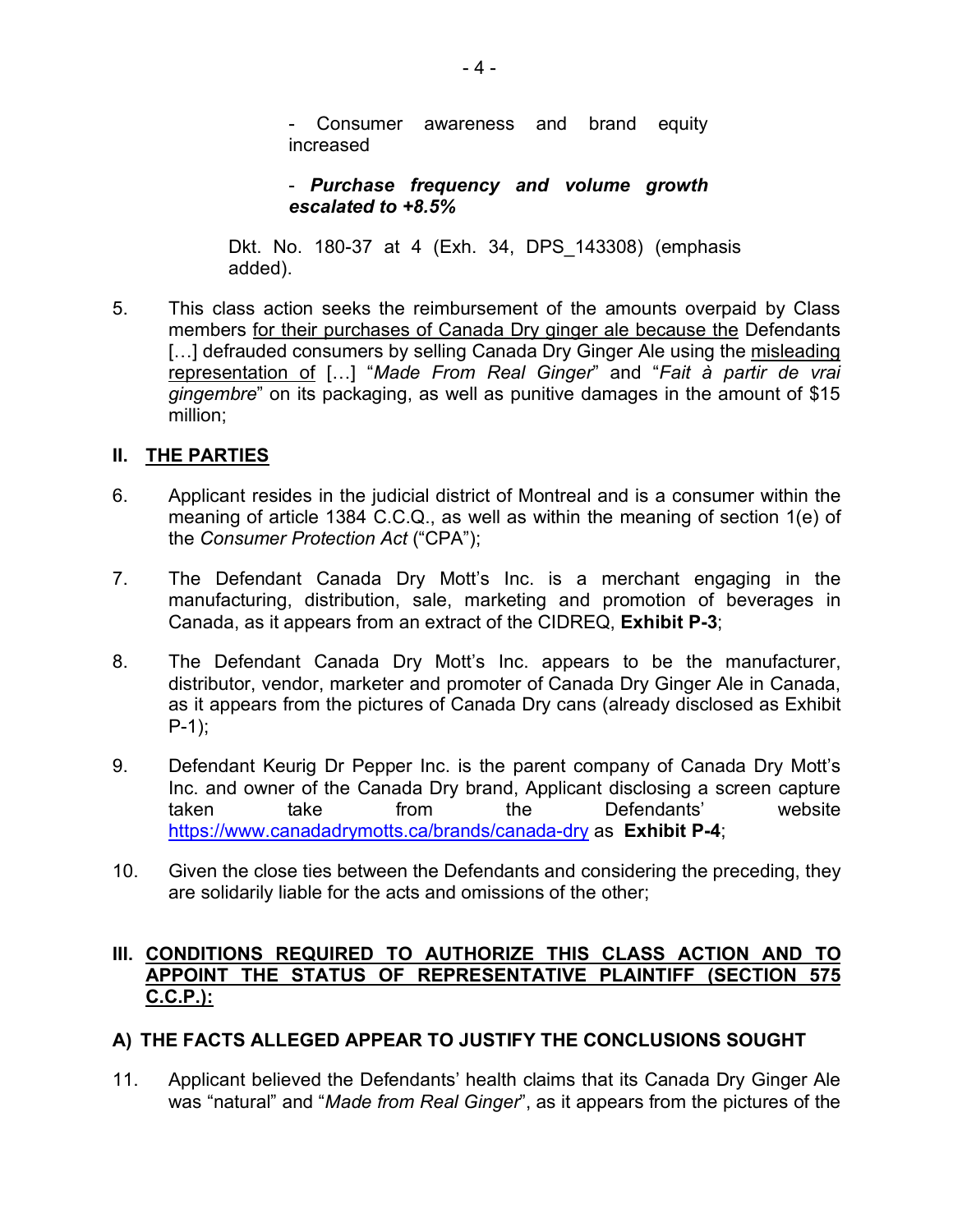cans, Exhibit P-1, as well as from the Defendants' website, Exhibit P-4. This same false claim was also made in the Defendants' TV commercials, such as the ones disclosed as **Exhibit P-5** and **Exhibit P-9**;

- 11.1 The packaging on Canada Dry ginger ale products never adequately informed the Applicant that there was only a negligible quantity of ginger extracting flavour in the beverage (1 drop for every 70 cans according to Exhibit P-12);
- 12. Applicant would often drink Canada Dry Ginger Ale and has spent hundreds of dollars (if not more) purchasing the beverage both individually and in packs from grocery stores in Montreal in the last few years alone;
- 13. He would especially purchase and ingest Canada Dry Ginger Ale when he had a gastro or stomach ache because he was under the impression that Canada Dry offered natural health benefits (i.e. ginger root), which in reality it did not;
- 14. When making his purchases, Applicant was under the false impression that the Defendants' Canada Dry Ginger Ale was made with and contained more than just a non-negligible amount of […] ginger extracting flavour […];
- 15. In fact, Applicant would only purchase Canada Dry Ginger Ale and deliberately avoided purchasing other brands such as *Schweppes* or *President's Choice* ginger ale, because these other brands do not claim to be *made from real ginger*, Applicant disclosing *en liasse* pictures of the *Schweppes* and *President's Choice* ginger ale beverages as **Exhibit P-6** (it is interesting to note that Schweppes is distributed by Defendant Canada Dry Mott's Inc. and owned by Defendant Keurig Dr Pepper Inc.);
- 16. Had Applicant been aware that Canada Dry Ginger Ale [...] only contained a microscopic amount of ginger extracting flavour […] he would have never purchased the Defendants' beverages;
- 17. On January 12, 2019, Applicant read a National Post article published online the night before titled "*Facing false advertising lawsuits, Canada Dry drops claim it is 'made from real ginger'*" and discovered that the Defendants' claims that Canada Dry is "*Made from Real Ginger*" is false and misleading, Applicant disclosing the news article as **Exhibit P-7**;
- 18. In reading this article Applicant learnt that under the proposed terms of an American class action settlement Canada Dry is offering refunds to consumers in the United States, but not to Canadian consumers, Applicant disclosing *en liasse* the Notice to class members and the Frequently Asked Questions as **Exhibit P-8**;
- 19. The Defendants have also publicly declared that they will remove the "*Made from Real Ginger*" claim from their Canada Dry Ginger Ale beverages, which for the Applicant constitutes an admission of the Defendants' heretofore illegal behavior;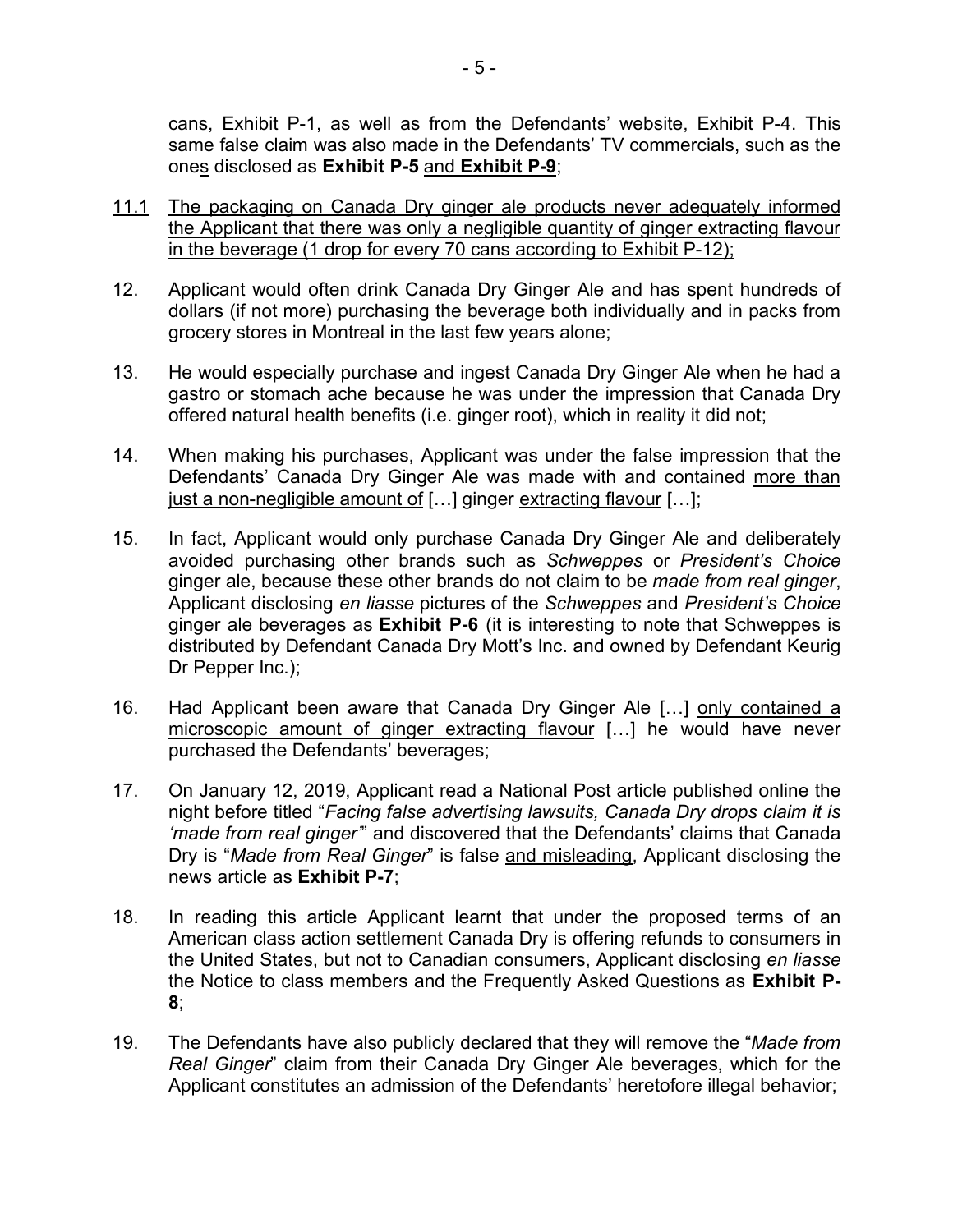- 19.1 Prior to learning about the filing of the present class action (filed on January 14, 2019), it appears that the Defendants did not intend on modifying the misleading "Made from Real Ginger" representation in Canada, Applicant disclosing the January 14, 2019 National Post article titled "*Canada Dry will still tell Canadians it is 'Made from Real Ginger' — just not Americans*" as **Exhibit P-10**;
- 19.2 However, it appears that several weeks later the Defendants decided to modify their labelling in Canada as well, Applicant disclosing the January 29, 2019 CBC article titled "*Canada Dry planning to change labelling after 'Made from Real Ginger' lawsuits*" as **Exhibit P-11**;
- 20. In Quebec, to this day, the Defendants continue to violate the following sections of the CPA:

| 221(a)<br>No merchant, manufacturer or advertiser may, falsely, by any means    |     |
|---------------------------------------------------------------------------------|-----|
|                                                                                 |     |
| whatever, hold out that goods or services include certain parts,                |     |
| components or ingredients;                                                      |     |
| 228<br>No merchant, manufacturer or advertiser may fail to mention an important |     |
| fact in any representation made to a consumer.                                  |     |
| No merchant, manufacturer or advertiser may, by any means whatever,<br>239(a)   |     |
| distort the meaning of any information, opinion or testimony;                   |     |
| No merchant, manufacturer or advertiser may, by any means whatever,<br>239(b)   |     |
| rely upon data or analyses falsely presented as scientific.                     |     |
| The goods or services provided must conform to the description made of<br>40    |     |
| them in the contract.                                                           |     |
| The goods or services provided must conform to the statements or                |     |
| advertisements regarding them made by the merchant or<br>41                     | the |
| manufacturer. The statements or advertisements are binding on that              |     |
| merchant or that manufacturer.                                                  |     |

- 21. Applicant reiterates that had he been informed of the fact that Canada Dry ginger ale only contains a microscopic and negligible amount of ginger extracting flavour [...] he would have never purchased this beverage and therefore requests the full reimbursement of his Canada Dry Ginger Ale purchases which totals no less than \$500.00 (Applicant stopped purchasing Canada Dry Ginger Ale after filing the present class action);
- 22. He also claims punitive damages pursuant section 272 CPA;
- 23. Applicant also claims damages pursuant to articles 1400, 1401 and 1407 C.C.Q.;
- 24. The Applicant's damages are a direct and proximate result of Defendants' misconduct;
- 25. Finally, Applicant benefits from an absolute presumption of prejudice because:
	- a) He is a consumer within the meaning of the CPA;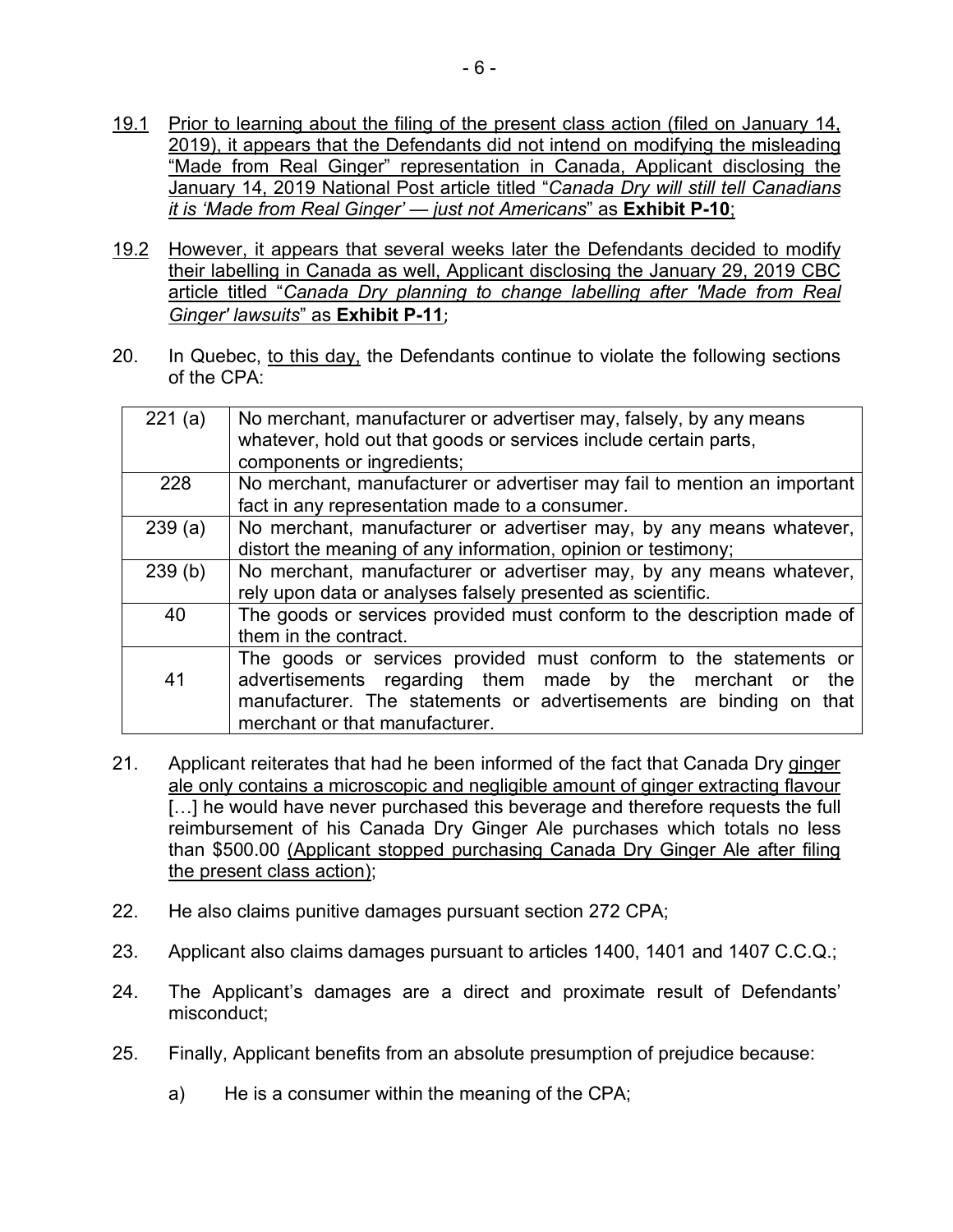- b) Defendants are merchants within the meaning of the CPA;
- c) Defendants […] claim that Canada Dry Ginger Ale is "Made from Real Ginger" is misleading within the meaning of the CPA and other Canadian legislation;
- d) Applicant saw the Defendants' misleading claims on their product labelling;
- e) After seeing the Defendants' misleading representations on Canada Dry Ginger Ale beverages, Applicant entered into a consumer contract by purchasing Canada Dry Ginger Ale;
- f) There existed a sufficient nexus between the content of the Defendants' representations and the goods covered by the contract (the Defendants' practice influenced the Applicant's behavior with respect to the formation of the contract);

# **Applicant's claims for punitive damages**

- 26. The overall conduct of the Defendants before, during and after the violations, were lax, careless, passive and ignorant with respect to consumers' rights and to their own obligations (they continued making the misleading claims even after being exposed publicly and sued in multiple jurisdictions);
- 27. The Defendants breach and continue to breach the CPA, without any explanation (other than to maximize profits), for a significant period;
- 28. This complete disregard for consumers' rights and to their own obligations under the CPA is in and of itself an important reason for this Court to enforce measures that will punish the Defendants, as well as deter and dissuade other entities – both local and foreign - from engaging in similar reprehensible conduct to the detriment of Canadian consumers;
- 29. The reality is that the Defendants have likely generated millions of dollars in profits over the years by misleading consumers by stating that Canada Dry Ginger Ale was "*Made with Real Ginger*", when the negligible amount of ginger extracting flavour it contains does not support this representation;
- 30. The punitive damages provided for in section 272 CPA have a preventive objective, that is, to discourage the repetition of such undesirable conduct;
- 31. The Defendants' violations are intentional, calculated, malicious and vexatious;
- 32. Applicant is accordingly entitled to claim and does hereby claim from Defendants, on behalf of himself and all Class members, the sum of \$15 million on account of punitive damages, subject to adjustment;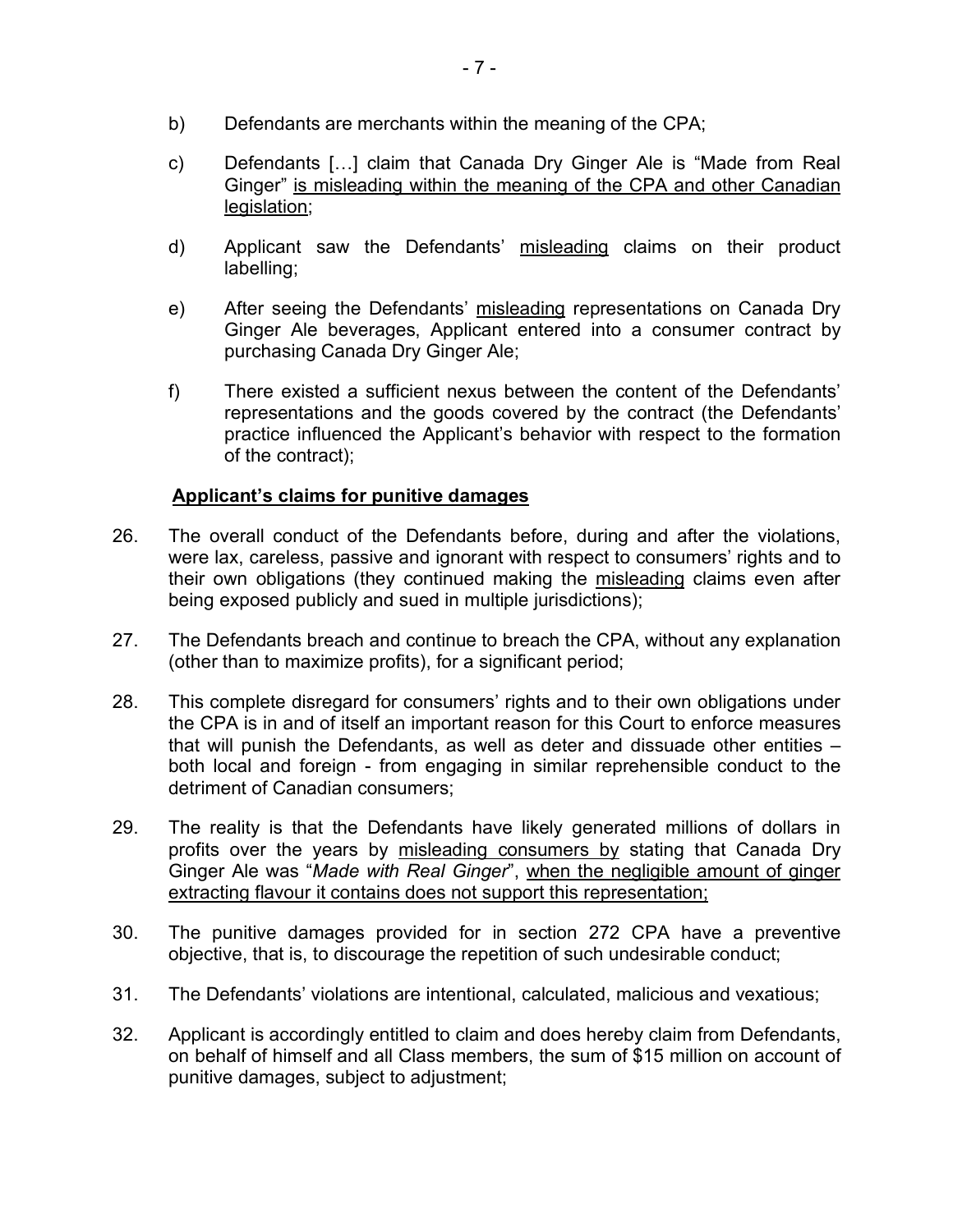33. The Defendants' patrimonial situations are so significant that the foregoing amount of punitive damages is appropriate in the circumstance (Keurig Dr Pepper Inc. is a publicly traded company (NYSE:KDP) with annual revenues of more than \$11 billion);

# **B) THE CLAIMS OF THE MEMBERS OF THE CLASS RAISE IDENTICAL, SIMILAR OR RELATED ISSUES OF LAW OR FACT:**

- 34. All Class members have a common interest both in proving the violations of the CPA by Defendants and in maximizing the aggregate of the amounts unlawfully paid for Canada Dry Ginger Ale […];
- 35. In this case, the legal and factual backgrounds at issue are common to all Class members, namely whether the Defendants' "*Made from Real Ginger*" claims are objectively misleading;
- 36. The claims of every Class member are founded on very similar facts to the Applicant's claims;
- 37. By reason of Defendants' unlawful conduct, Applicant and every Class member has suffered damages, which they may collectively claim against the Defendants;
- 38. In taking the foregoing into account, all members of the Class are justified in claiming the sums which they unlawfully overpaid to Defendants, as well as punitive damages pursuant to section 272 CPA;
- 39. Each Class Member is justified in claiming the following as damages:
	- Reimbursement of the purchase price for Canada Dry beverages that contained the misleading claim "*Made from Real Ginger*" or "*Fait à partir de vrai gingembre*"; and
	- Punitive damages in the aggregate amount of \$15 million, subject to adjustment;
- 40. All of the damages to the Class members are a direct and proximate result of the Defendants' misconduct;
- 41. Individual questions, if any, pale by comparison to the common questions that are significant to the outcome of the present Application;

# 42. **The recourses of the Class Members raise identical, similar or related questions of fact or law, namely:**

a) Does the Defendants "*Made from Real Ginger*" claim violate Title I and Title II of the CPA and, if so, are Class members entitled to compensatory and punitive damages?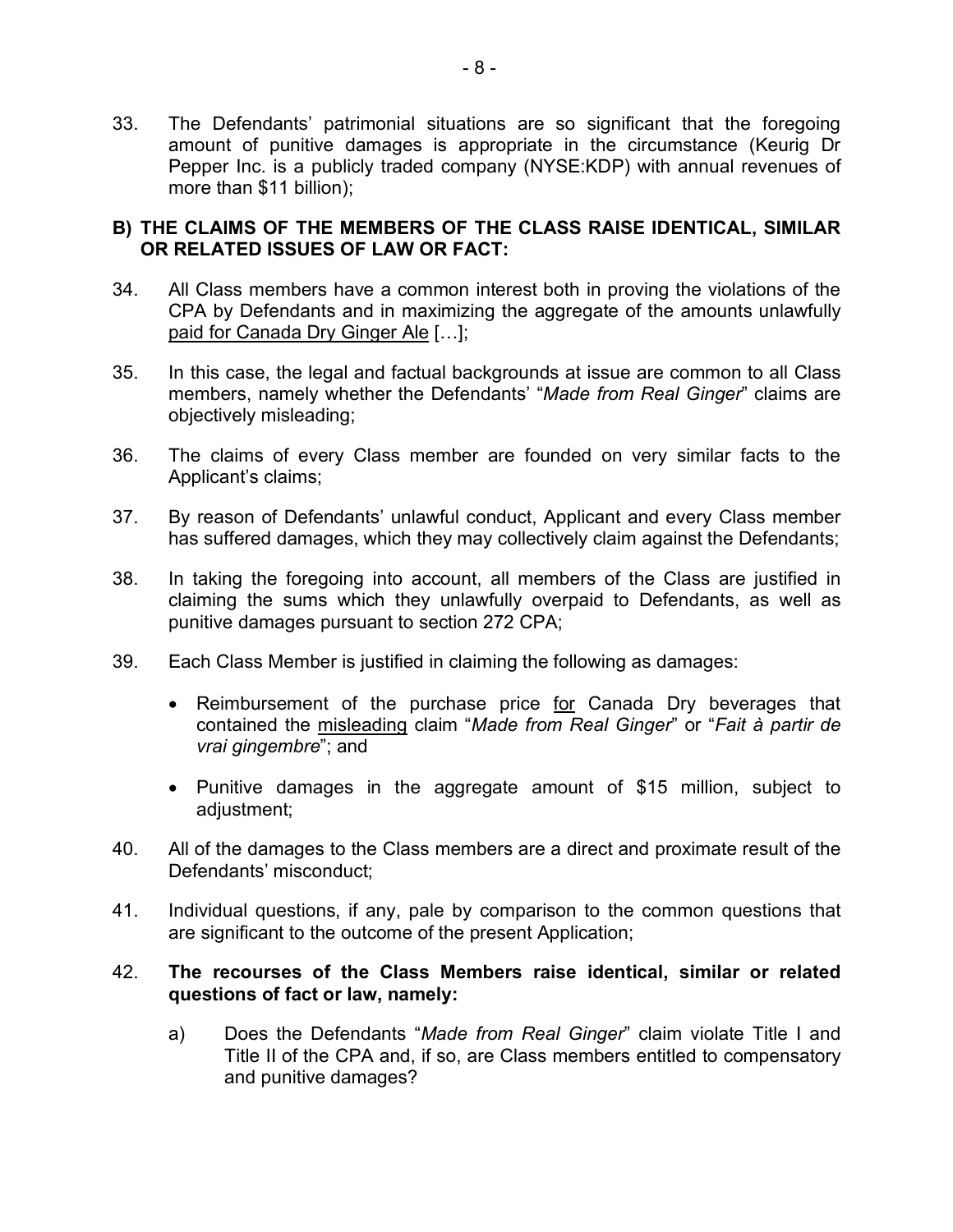- b) Do Defendants act in bad faith?
- c) When does prescription start for Class members and what are the factors common to the Class members regarding the impossibility in fact to act?

# **C) THE COMPOSITION OF THE CLASS**

- 43. The composition of the Class makes it difficult or impracticable to apply the rules for mandates to take part in judicial proceedings on behalf of others or for consolidation of proceedings;
- 44. Canada Dry is the most popular ginger ale beverage and is consumed by, at the very least, thousands of people in Quebec and in Canada;
- 45. The size of the Class is conservatively estimated to include tens of thousands of members in the province of Quebec alone;
- 46. The names and addresses of all persons included in the Class are not known to the Applicant;
- 47. Class members are very numerous and are dispersed across the province, across Canada and elsewhere;
- 48. These facts demonstrate that it would be impractical, if not impossible, to contact each and every Class member to obtain mandates and to join them in one action;
- 49. In these circumstances, a class action is the only appropriate procedure for all Class members to effectively pursue their respective rights and have access to justice without overburdening the court system;

# **D) THE CLASS MEMBER REQUESTING TO BE APPOINTED AS REPRESENTATIVE PLAINTIFF IS IN A POSITION TO PROPERLY REPRESENT THE CLASS MEMBERS**

- 50. Applicant requests that he be appointed the status of representative plaintiff for the following main reasons:
	- a) he is a member of the Class and has a personal interest in seeking the conclusions that he proposes herein;
	- b) he is competent, in that they he has the potential to be the mandatary of the action if it had proceeded under article 91 of the *Code of Civil Procedure*;
	- c) his interests are not antagonistic to those of other Class members;
- 51. Additionally, Applicant respectfully adds that:
	- a) on January 12, 2019, he was flabbergasted to learn that he had been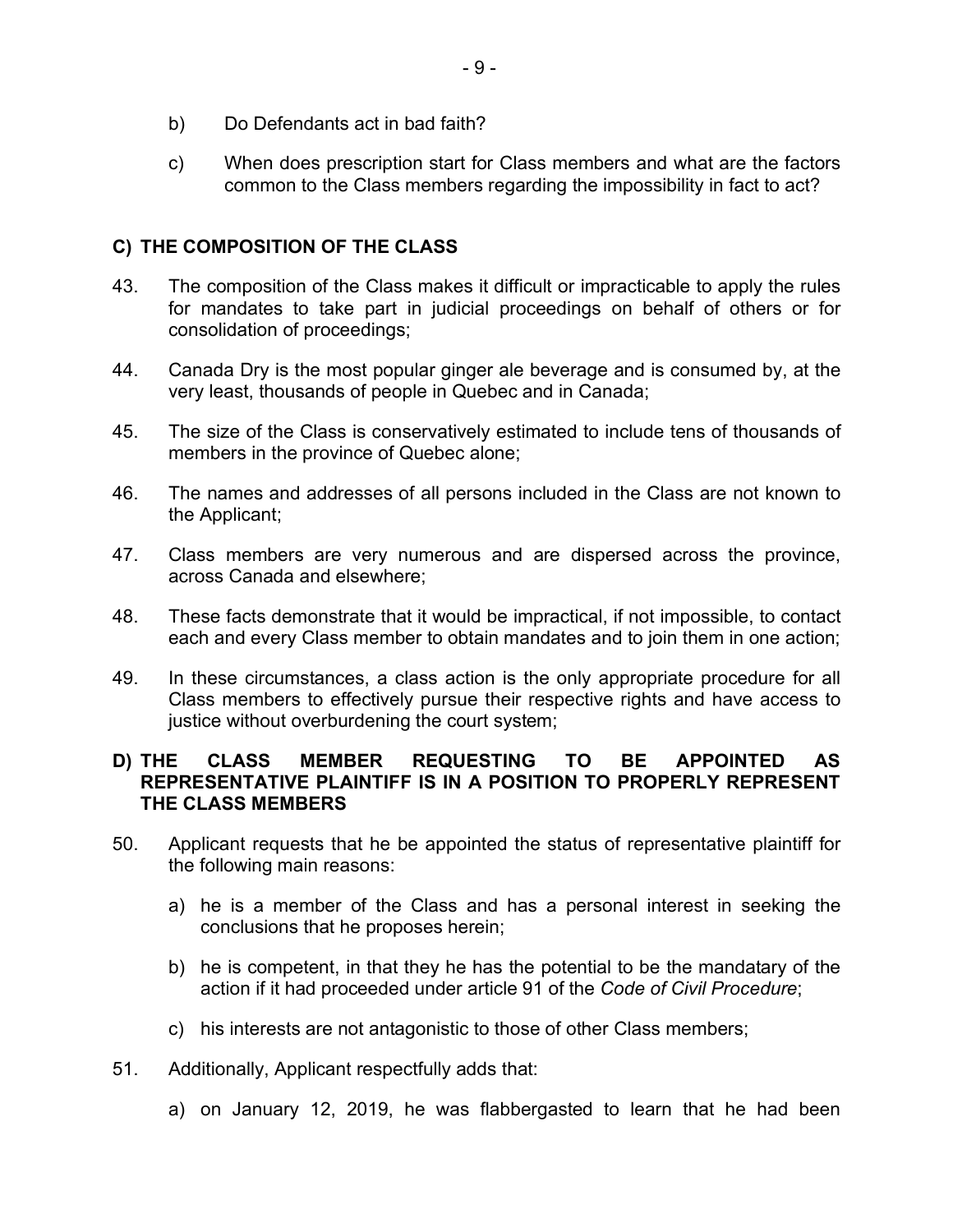deceived all these years by Defendants and shared the National Post article, Exhibit P-7, on his personal Facebook page to share the story with others;

- b) he mandated his attorney to file the present application for the sole purpose of having his rights, as well as the rights of other Class members, recognized and protected so that they may be compensated for the damages that they have suffered as a consequence of Defendants' illegal behavior and so that the Defendants can be held accountable for their misconduct;
- c) he cooperates and will continue to fully cooperate with his attorney, who has experience in consumer protection-related class actions;
- d) he understands the nature of the action;
- 52. As for identifying other Class members, Applicant draws certain inferences from the situation and realizes that by all accounts, there is a very important number of Class members that find themselves in an identical situation, and that it would not be any more useful for him to attempt to identify them given their sheer number;
- 52.1 Nonetheless, Applicant was able to identify more than 5000 class members who "signed up" to class counsel's website created for this class action: https://lpclex.com/canadadry/ (English) and https://lpclex.com/fr/canadadry/ (French);
- 53. For the above reasons, Applicant respectfully submits that his interest and competence are such that the present class action could proceed fairly and in the best interest of Class members;

# **IV. DAMAGES**

- 54. During the Class Period, the Defendants have likely generated millions of dollars (if not more) from purchases made by Class members of Canada Dry Ginger Ale containing the misleading "*Made from Real Ginger*" claim;
- 55. Defendants' misconduct which consists of misleadingly stating that their ginger ale is "*Made from Real Ginger*" (and therefore presumably healthier than other products) is reprehensible and to the detriment of vulnerable consumers;
- 56. Consequently, Defendants have breached several obligations imposed on them by the *Competition Act* (s. 52), as well as under consumer protection and trade practice legislation in Quebec and other Canadian provinces, including:
	- a) Quebec's *Consumer Protection Act*, notably sections 40, 41, 221 a), 228, 239 a), 239 b) and 272;
	- b) The *Civil Code of Quebec*, notably articles 6, 7, 1400, 1401 and 1407;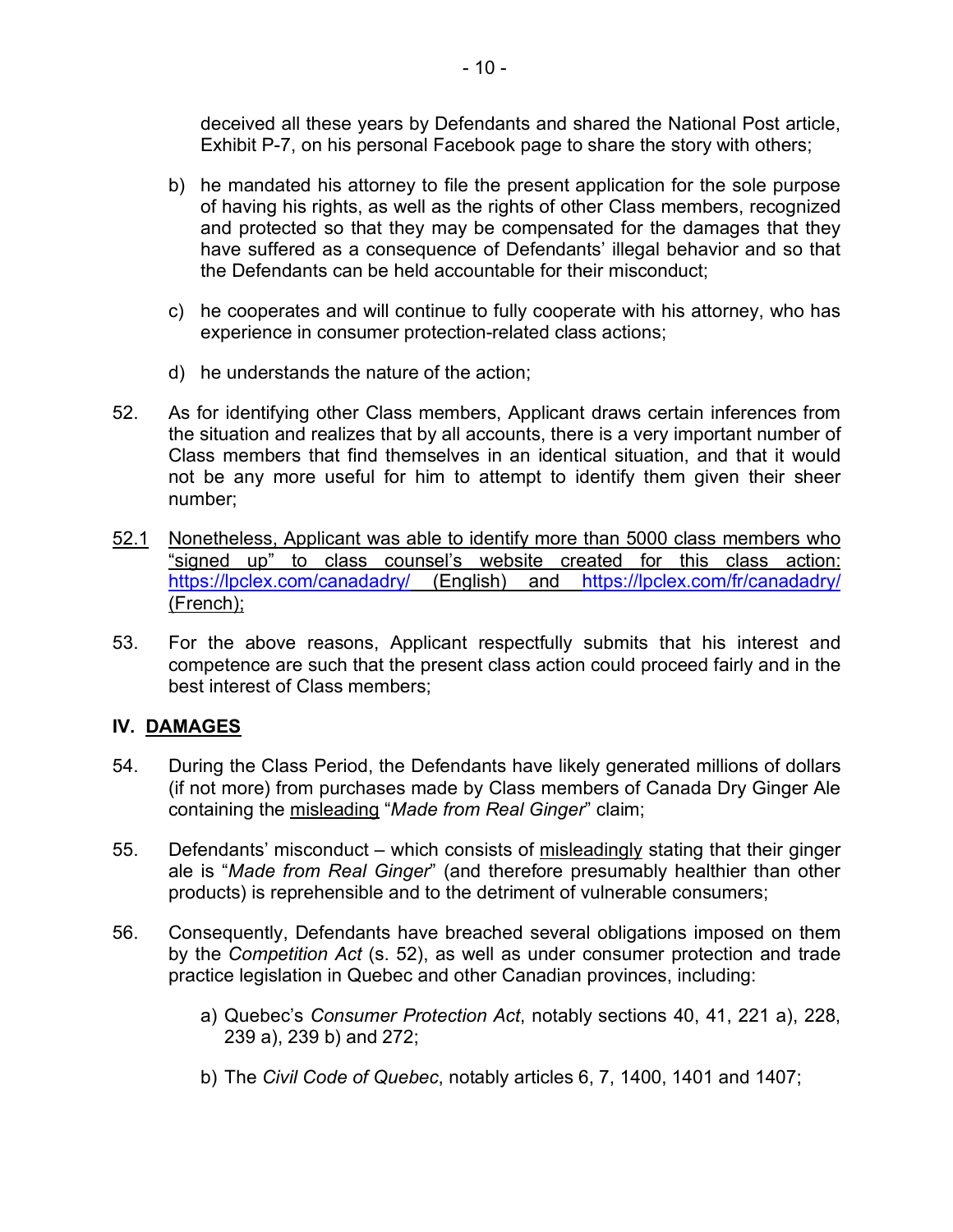- c) Alberta's *Fair Trading Act*, RSA 2000, c F-2, including sections 6, 7 and 13;
- d) Saskatchewan's *The Consumer Protection and Business Practices Act*, SS 2014, c C-30.2, including sections 6-9 and 93;
- e) Manitoba's *The Business Practices Act*, CCSM c B120, including sections 2, 3 and 23;
- f) British Columbia's *Business Practices and Consumer Protection Act*, SBC 2004, c 2, including sections 4-10;
- g) Ontario's *Consumer Protection Act*, 2002, SO 2002, c 30, Schedule A, including sections 11 and 14;
- h) New Brunswick's *Consumer Product Warranty and Liability Act*, SNB 1978, c C-18.1, including sections 4, 10, 15-18 and 23;
- i) Nova Scotia's *Consumer Protection Act*, RSNS 1989, c 92, including sections 26 and 28A;
- j) Prince Edward Island's *Business Practices Act, RSPEI 1988, c B-7*, including sections 2-4;
- k) Newfoundland and Labrador's *Consumer Protection and Business Practices Act*, SNL 2009, c C-31.1, including sections 7-10;
- 57. In light of the foregoing, the following damages may be claimed against the Defendants:
	- a) compensatory damages, in an amount to be determined, on account of the damages suffered;
	- b) punitive damages in the amount of \$15 million for the breach of obligations imposed on Defendants pursuant to section 272 CPA (as well as the common law should a national class be authorized);

#### **V. NATURE OF THE ACTION AND CONCLUSIONS SOUGHT**

- 58. The action that the Applicant wishes to institute on behalf of the Class members is an action in damages;
- 59. The conclusions that the Applicant wishes to introduce by way of an originating application are:

**GRANT** the Representative Plaintiff's action against Defendants on behalf of all the Class members;

**DECLARE** the Defendants solidarily liable for the damages suffered by the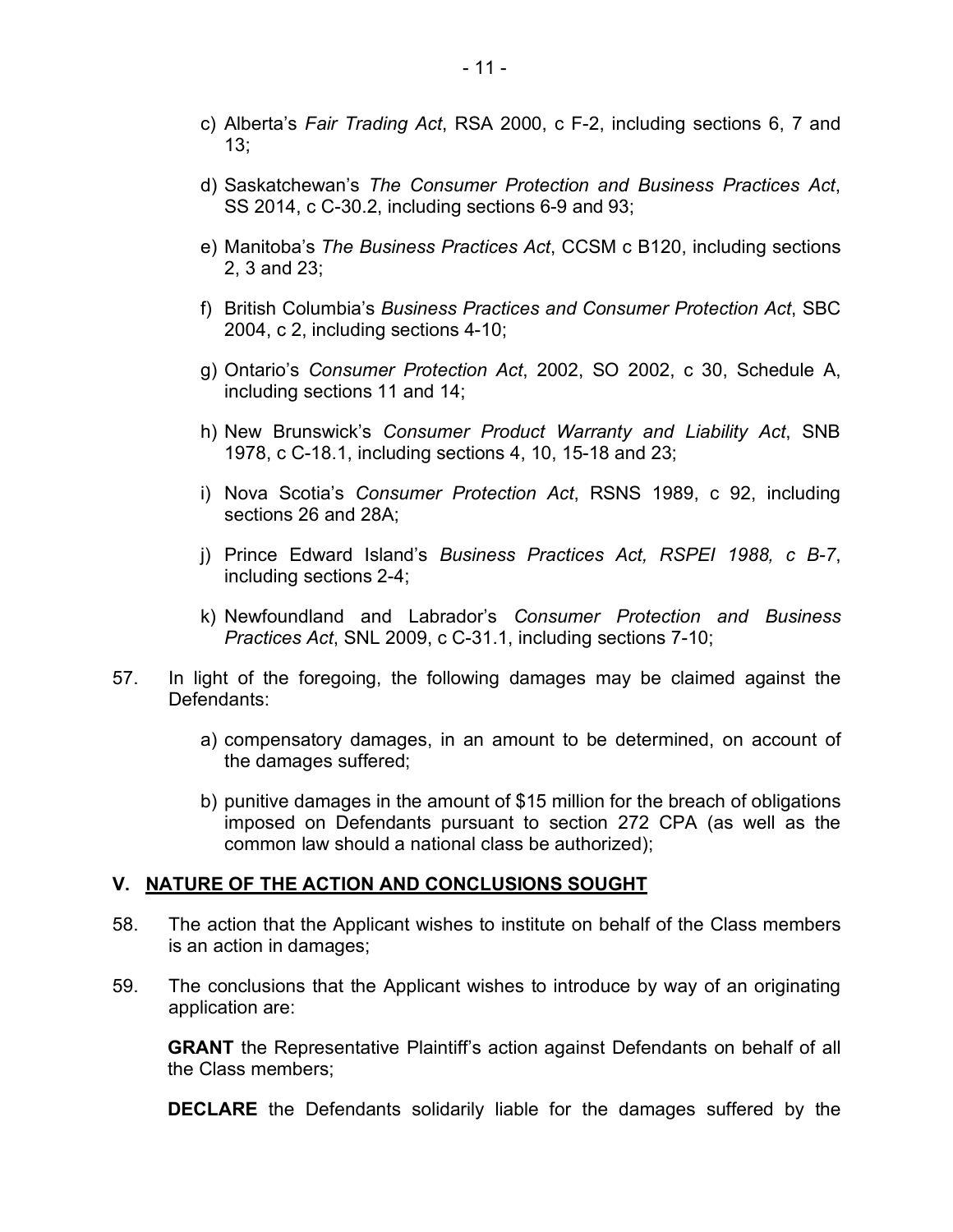Applicant and each Class member;

**CONDEMN** the Defendants solidarily to pay the Representative Plaintiff and Class members compensatory damages in an amount to be determined and **ORDER** collective recovery of these sums;

**CONDEMN** the Defendants solidarily to pay Class members the sum of \$15 million on account of punitive damages, subject to adjustment, and **ORDER** collective recovery of these sums;

**CONDEMN** the Defendants solidarily to pay interest and the additional indemnity on the above sums according to law from the date of service of the *Application to Authorize the Bringing of a Class Action and to Appoint the Status of Representative Plaintiff*;

**ORDER** the Defendants to deposit in the office of this Court the totality of the sums which forms part of the collective recovery, with interest and costs;

**ORDER** that the claims of individual Class members be the object of collective liquidation if the proof permits and alternately, by individual liquidation;

**CONDEMN** the Defendants solidarily to bear the costs of the present action at all levels, including the cost of all exhibits, notices, the cost of management of claims and the costs of experts, if any, including the costs of experts required to establish the amount of the collective recovery orders;

**RENDER** any other order that this Honourable Court shall determine;

60. The interests of justice favour that this Application be granted in accordance with its conclusions;

# **VI. JURISDICTION**

61. Applicant respectfully requests that this class action be exercised before the Superior Court in the district of Montreal because he is a consumer domiciled and residing in the district of Montreal;

# **VII. PRESCRIPTION AND IMPOSSIBILITY TO ACT**

- 62. Prescription should not run against Class members because it was impossible in fact for them to act;
- 63. Indeed, Class members could not have acted previously as they had no reason to suspect that Defendants were making misleading representations prior to Defendants publicly stating that they will remove the "*Made from Real Ginger*" claims from their Canada Dry Ginger Ale product labelling;
- 64. In the present case, the Defendants' conduct (consisting of continuing to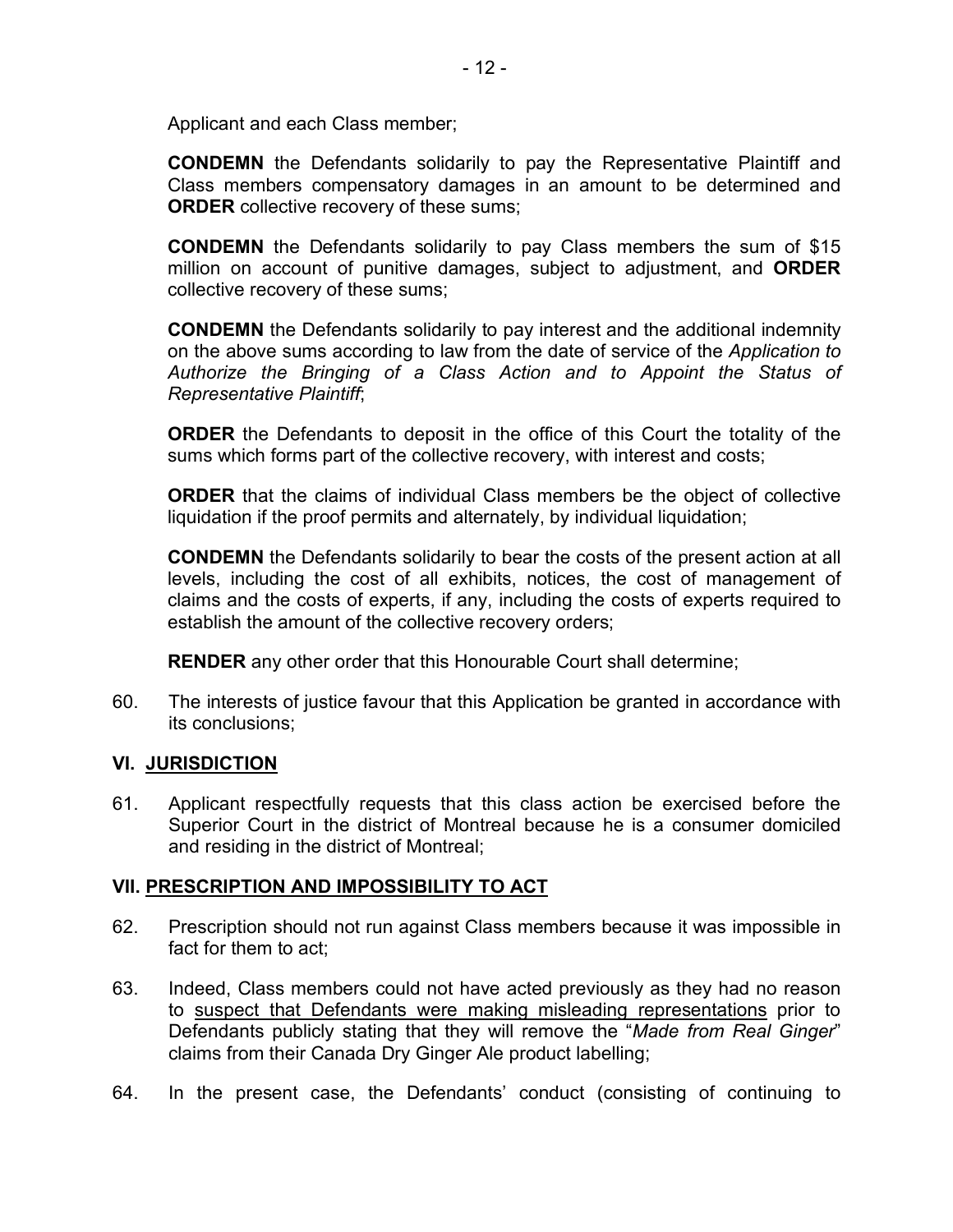manufacture, market and sell Canada Dry as "*Made from Real Ginger*") misleads Class members and the Court has found that such conduct causes an impossibility to act.

# **FOR THESE REASONS, MAY IT PLEASE THE COURT:**

- 1. **GRANT** the present application;
- 2. **AUTHORIZE** the bringing of a class action in the form of an originating application in damages;
- 3. **APPOINT** the Applicant the status of Representative Plaintiff of the persons included in the Class herein described as:

#### **Class:**

All consumers who purchased, in Canada (subsidiarily in Quebec), any Canada Dry Ginger Ale product marketed as "*Made from Real Ginger*" or "*Fait à partir de vrai gingembre*";

(hereinafter referred to as the "**Class**")

or any other Class to be determined by the Court;

- 4. **IDENTIFY** the principle questions of fact and law to be treated collectively as the following:
	- a) Does the Defendants "*Made from Real Ginger*" claim violate Title I and Title II of the CPA and, if so, are Class members entitled to compensatory and punitive damages?
	- b) Do Defendants act in bad faith?
	- c) When does prescription start for Class members and what are the factors common to the Class members regarding the impossibility in fact to act?
- 5. **IDENTIFY** the conclusions sought by the class action to be instituted as being the following:
	- a) **GRANT** the Representative Plaintiff's action against Defendants on behalf of all the Class members;
	- b) **DECLARE** the Defendants solidarily liable for the damages suffered by the Applicant and each Class member;
	- c) **CONDEMN** the Defendants solidarily to pay the Representative Plaintiff and Class members compensatory damages in an amount to be determined and **ORDER** collective recovery of these sums;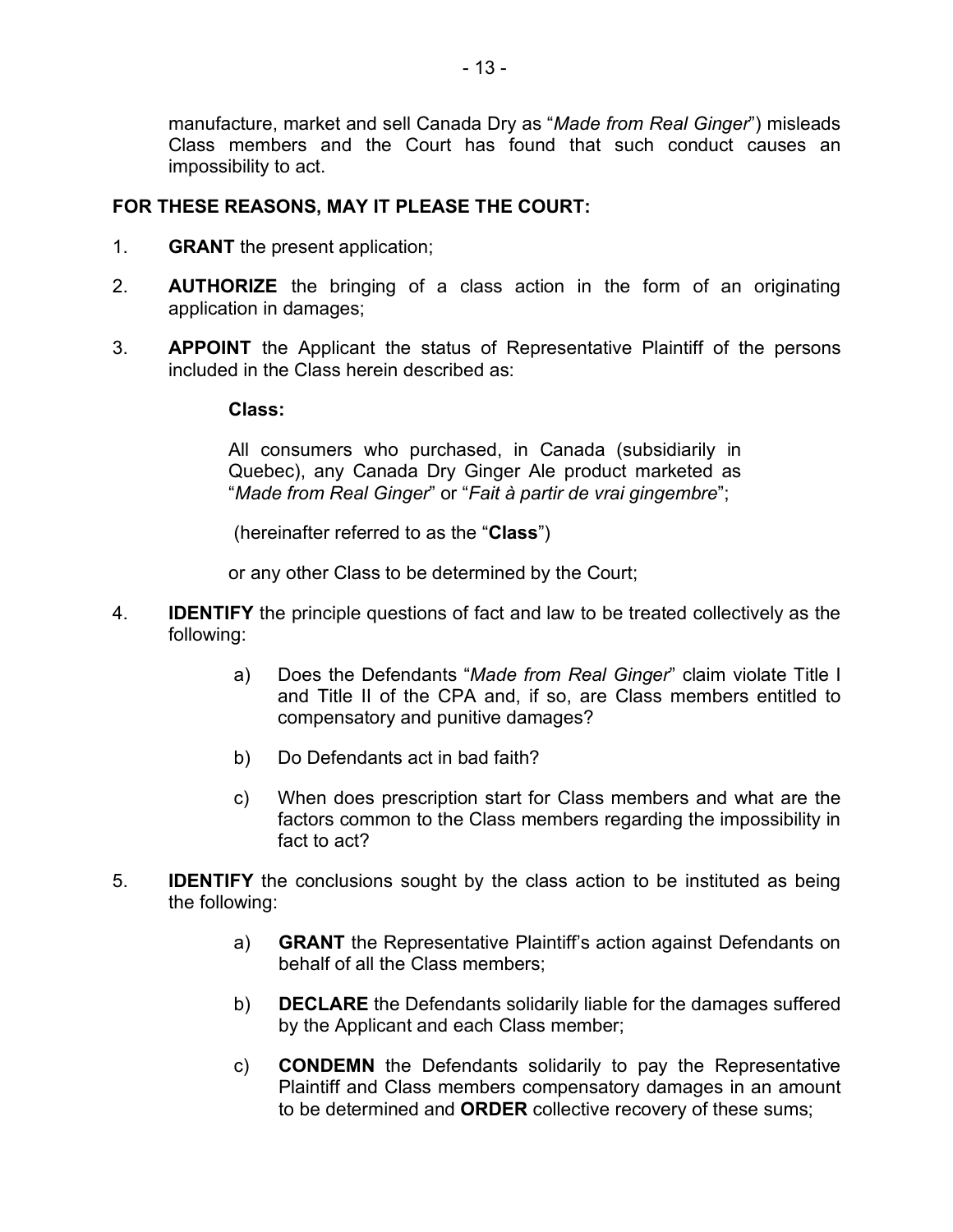- d) **CONDEMN** the Defendants solidarily to pay Class members the sum of \$15 million on account of punitive damages, subject to adjustment, and **ORDER** collective recovery of these sums;
- e) **CONDEMN** the Defendants solidarily to pay interest and the additional indemnity on the above sums according to law from the date of service of the *Application to Authorize the Bringing of a Class Action and to Appoint the Status of Representative Plaintiff*;
- f) **ORDER** the Defendants to deposit in the office of this Court the totality of the sums which forms part of the collective recovery, with interest and costs;
- g) **ORDER** that the claims of individual Class members be the object of collective liquidation if the proof permits and alternately, by individual liquidation;
- h) **CONDEMN** the Defendants solidarily to bear the costs of the present action at all levels, including the cost of all exhibits, notices, the cost of management of claims and the costs of experts, if any, including the costs of experts required to establish the amount of the collective recovery orders;
- i) **RENDER** any other order that this Honourable Court shall determine;
- 6. **DECLARE** that all members of the Class that have not requested their exclusion, be bound by any judgement to be rendered on the class action to be instituted in the manner provided for by the law;
- 7. **FIX** the delay of exclusion at thirty (30) days from the date of the publication of the notice to the members, date upon which the members of the Class that have not exercised their means of exclusion will be bound by any judgement to be rendered herein;
- 8. **ORDER** the publication of a notice to the members of the Class in accordance with article 579 C.C.P. within sixty (60) days from the judgement to be rendered herein in the "News" sections of the Saturday editions of La Presse and the Montreal Gazette;
- 9. **ORDER** that said notice be published on the Defendants' various websites, Facebook pages and Twitter accounts, in a conspicuous place, with a link stating "Notice of a Class Action";
- 10. **RENDER** any other order that this Honourable Court shall determine;
- 11. **THE WHOLE** with legal costs, including publication fees.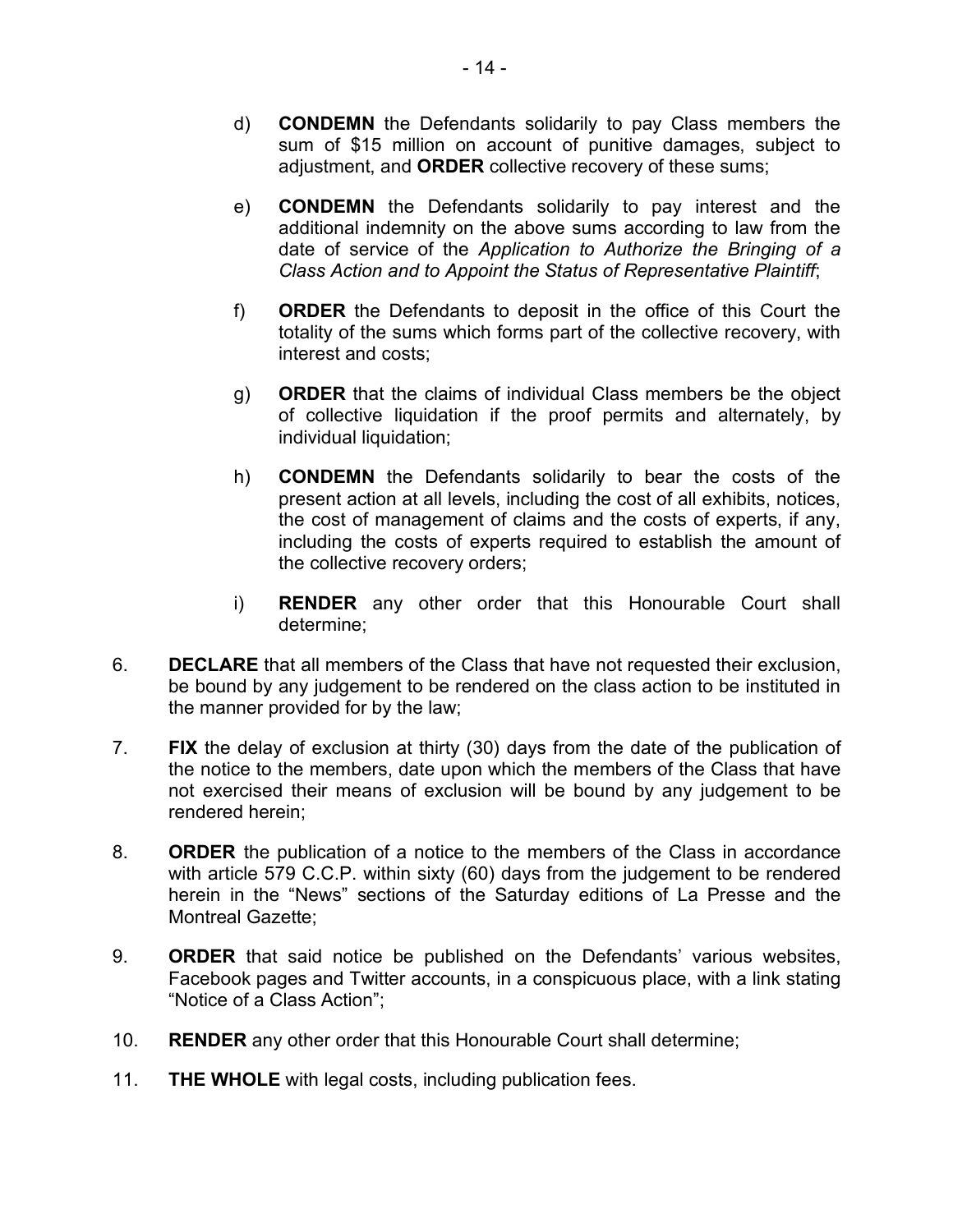Montreal, November 24, 2019

*(s) LPC Avocat Inc.*

**LPC AVOCAT INC.** Per: Me Joey Zukran Attorney for Applicant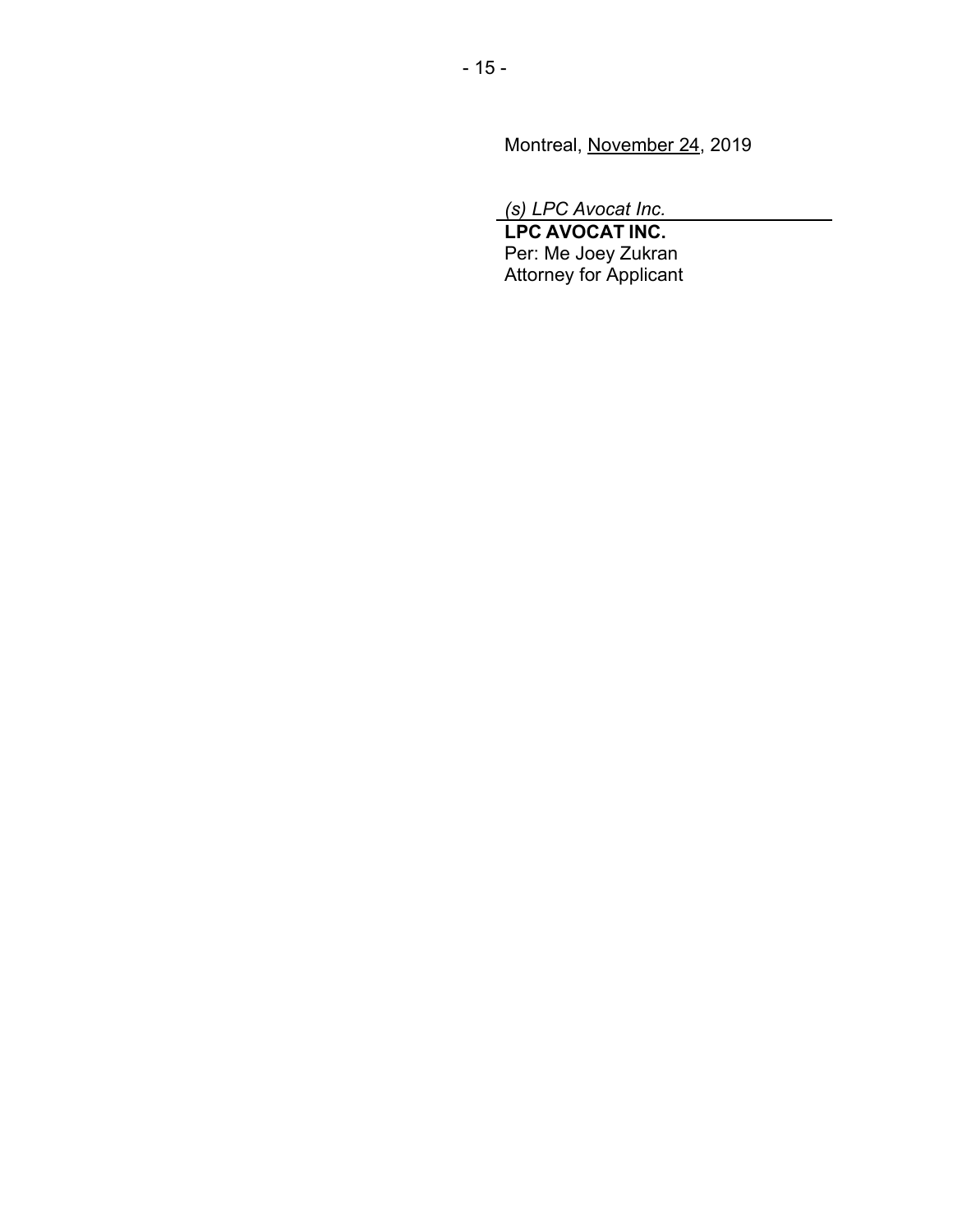# **C A N A D A**

#### **PROVINCE OF QUEBEC DISTRICT OF MONTREAL**

**NO:** 500-06-000968-194 **DAVID ZOUZOUT**

**(Class Action) S U P E R I O R C O U R T** 

Applicant

-vs-

#### **CANADA DRY MOTT'S INC.**

and

**KEURIG DR PEPPER INC.**

**Defendants** 

#### **AMENDED LIST OF EXHIBITS**  $\mathcal{L}_\text{max}$  and  $\mathcal{L}_\text{max}$  and  $\mathcal{L}_\text{max}$  and  $\mathcal{L}_\text{max}$

- **Exhibit P-1:** *En liasse*, pictures of ginger ale cans purchased in Montreal around December 2018 and January 2019 showing the "*Made From Real Ginger*" and "*Fait à partir de vrai gingembre*" claims;
- **Exhibit P-2:** Judgment dated June 26, 2018, from the United States District Court Northern District of California certifying the class action for the "*Made From Real Ginger*" claims;
- **Exhibit P-3:** Extract of the CIDREQ for Canada Dry Mott's Inc.;
- **Exhibit P-4:** Screen capture taken from the Defendants' website: https://www.canadadrymotts.ca/brands/canada-dry;
- **Exhibit P-5:** USB containing the Canada Dry Ginger Ale TV commercial;
- **Exhibit P-6:** *En liasse*, pictures of the Schweppes and President's Choice ginger ale beverages;
- **Exhibit P-7:** Copy of January 11, 2019 National Post article titled "*Facing false advertising lawsuits, Canada Dry drops claim it is 'made from real ginger'*";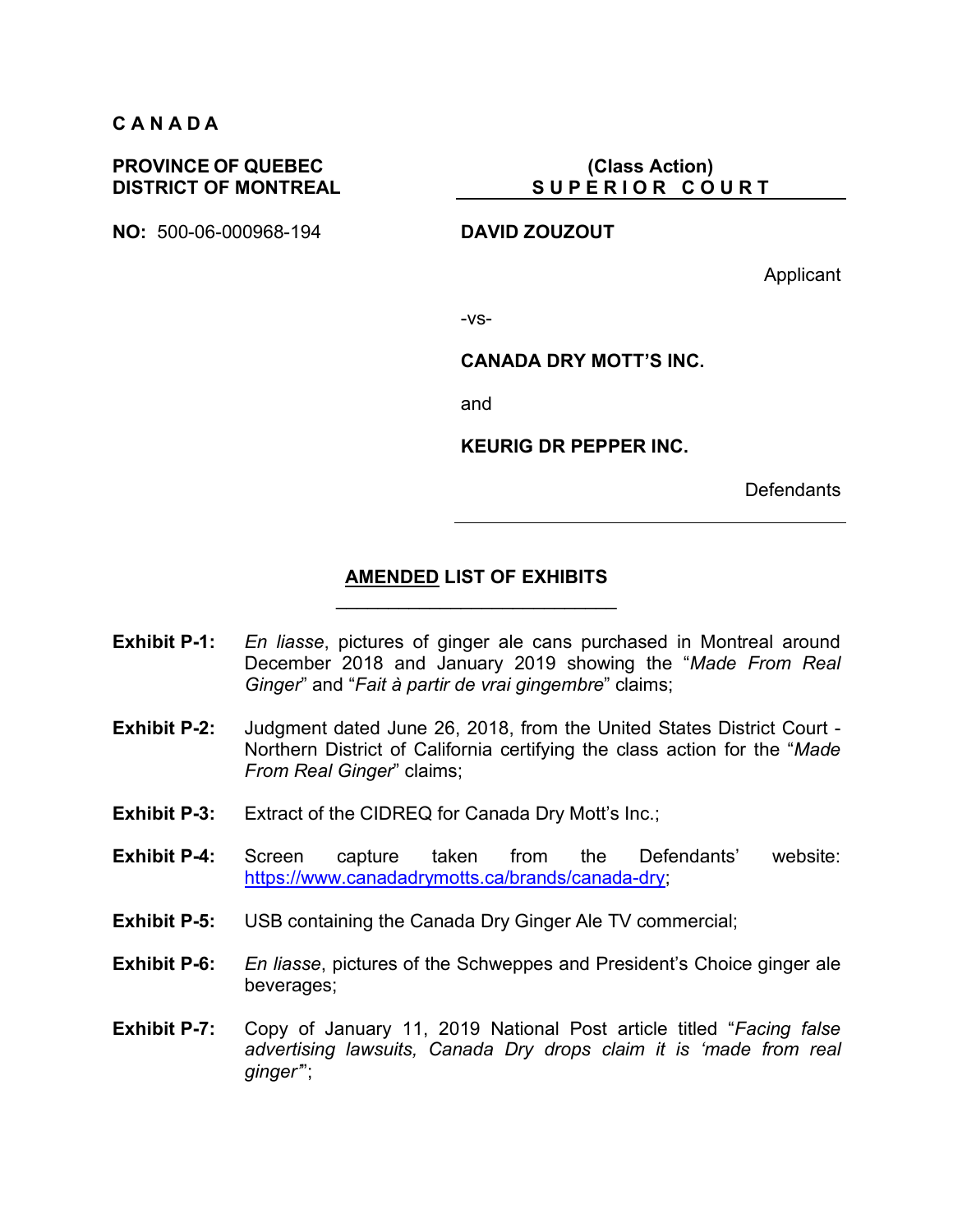- **Exhibit P-8:** *En liasse*, copies of the Notice to Class members and Frequently Asked Questions in the settlement in *George v. Keurig Dr Pepper Inc.*;
- **Exhibit P-9**: USB key containing video of Canada Dry's Jack Ginger Farm commercial;
- **Exhibit P-10:** Copy of January 14, 2019 National Post article titled "Canada Dry will still tell Canadians it is 'Made from Real Ginger' — just not Americans;
- **Exhibit P-11:** Copy of January 29, 2019 CBC article titled "Canada Dry planning to change labelling after 'Made from Real Ginger' lawsuits;
- **Exhibit P-12**: Expert Report dated November 8, 2019 titled "Analysis of Ginger Content in Canada Dry Ginger Ale" prepared by MSEI MultiSciences Expertises Inc.;

These exhibits are available on request.

Montréal, November 24, 2019

*(s) LPC Avocat Inc.*

**LPC AVOCAT INC.** Per: Me Joey Zukran Attorney for Applicant